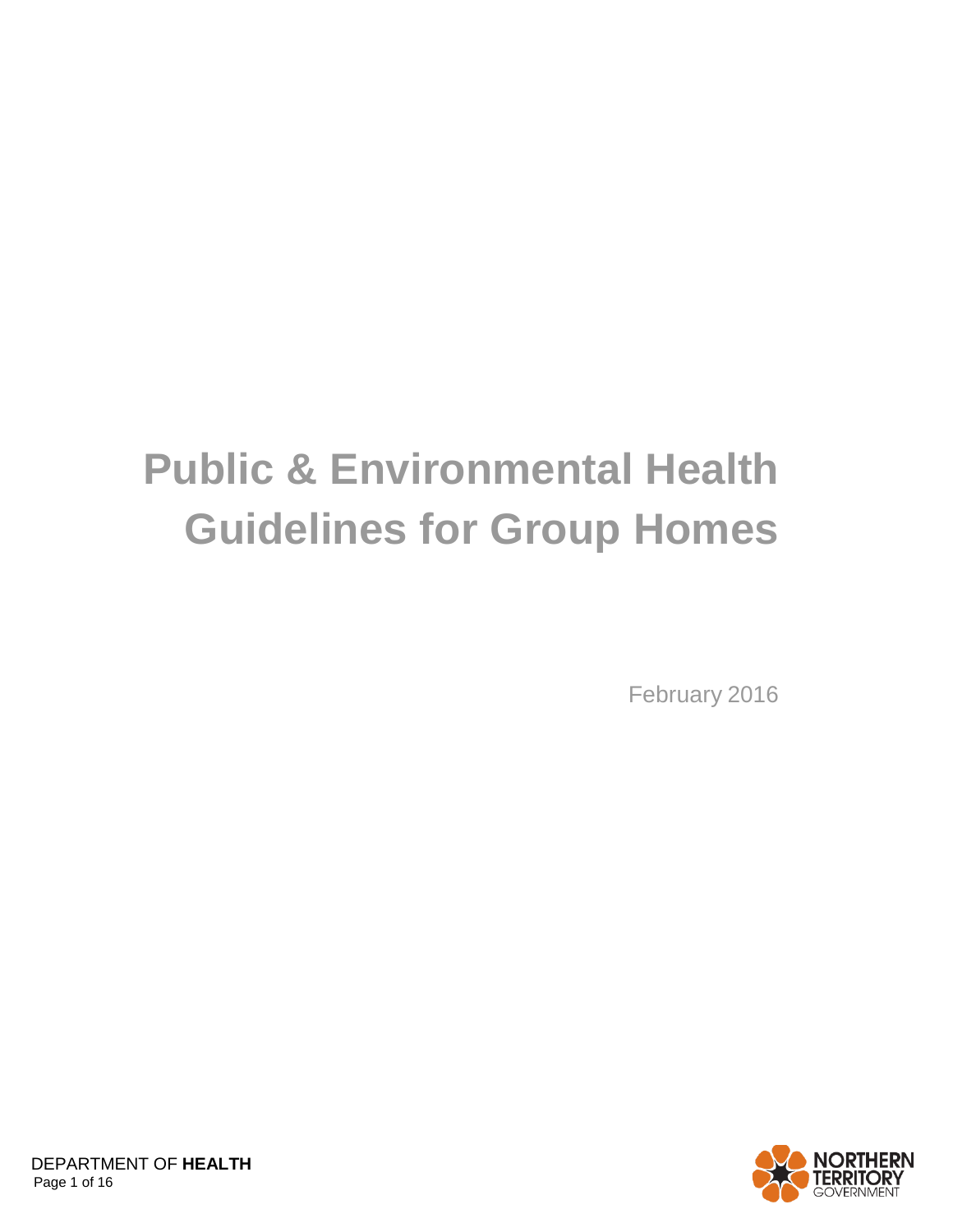# **Disclaimer**

These Guidelines reflects the current state of infection control and communicable disease transmission knowledge, and while every effort has been made to ensure its accuracy, operators should be aware that it could be altered in the future to reflect changes in knowledge concerning transmission of disease.

Neither the Northern Territory Department of Health (DoH), nor any person involved in the preparation of these Guidelines accepts any liability in respect to the contents of these Guidelines nor any consequences arising from their use or representations made in relation to them.

Published by the Department of Health Environmental Health Branch.

# **Copyright**

This work is copyright. It may be reproduced in whole or in part for study training purposes subject to the inclusion of an acknowledgement of the source and no commercial usage or sale.

© Copyright Northern Territory Department of Health 2016

# **Acknowledgements**

The Department of Health Environmental Health Branch acknowledges the following governments and agencies for information upon which these Guidelines are based:

- Government of Queensland, Queensland Health; and
- Brisbane City Council, Queensland.

| Document control |               |               |  |  |  |
|------------------|---------------|---------------|--|--|--|
| Version number   | Date          | <b>Status</b> |  |  |  |
| V <sub>1</sub>   | June 2007     | Final         |  |  |  |
| V <sub>2</sub>   | February 2016 | Updated       |  |  |  |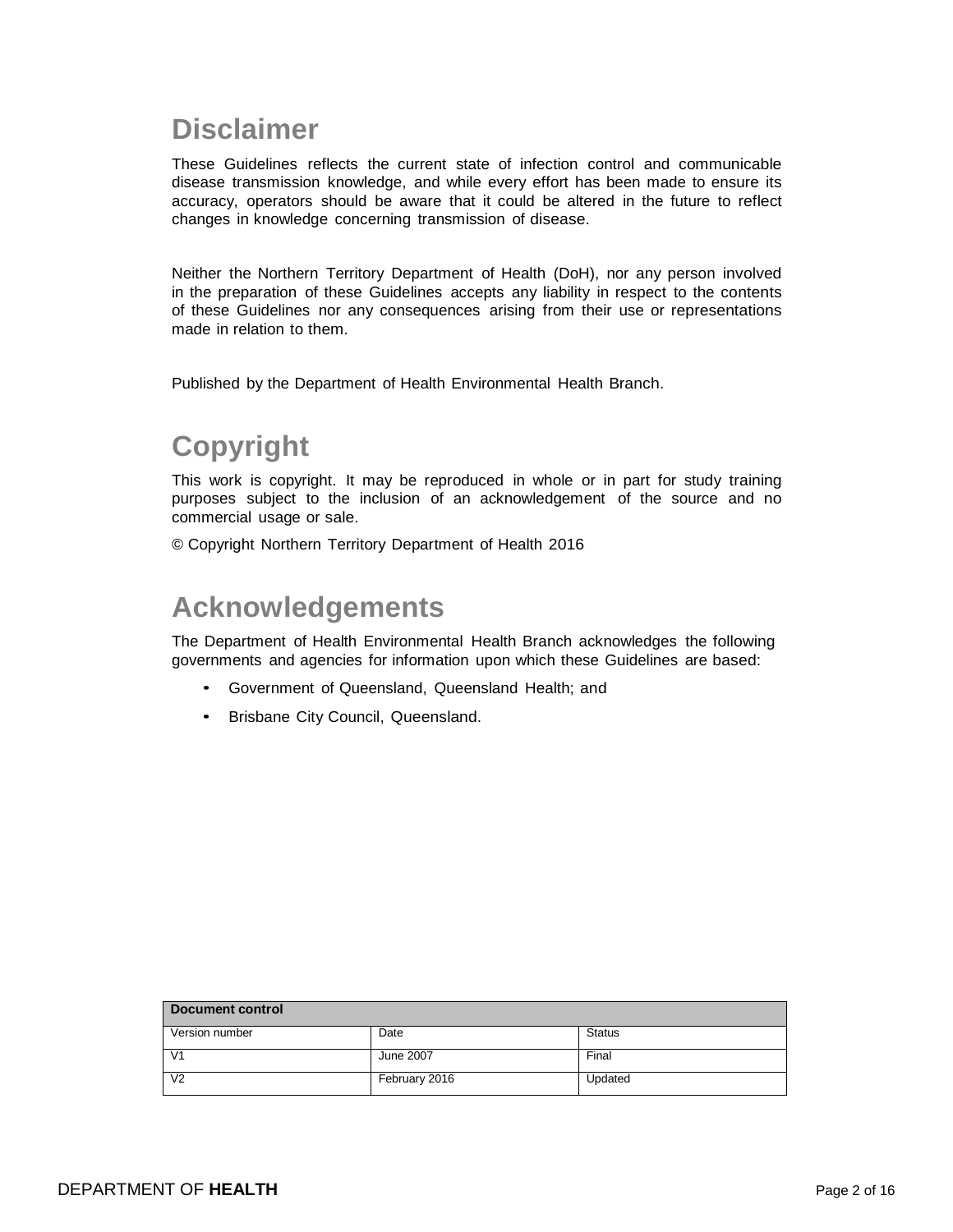# **Table of Contents**

| 1: Introduction                                  |                                                      | 4               |
|--------------------------------------------------|------------------------------------------------------|-----------------|
| 2: Administrative Provisions                     |                                                      | 5               |
| 2.1                                              | Documents Adopted by Reference                       | 5               |
| 2.2                                              | Definitions                                          | 6               |
| 2.3                                              | Acronyms                                             | $\overline{7}$  |
| 2.4                                              | Application                                          | $\overline{7}$  |
| 2.5                                              | Objectives                                           | 8               |
| 2.6                                              | <b>Public Health Registration</b>                    | 8               |
| 2.7                                              | Record Keeping                                       | 8               |
| 2.8                                              | Fire Appliances/Safety                               | 8               |
|                                                  | 3: Design and Construction Requirements              | 10              |
| 3.1                                              | Allocated Floor Area in Bedrooms                     | 10              |
| 3.2                                              | Number of Residents                                  | 10              |
| 3.3                                              | Ceiling Height and Fan Safety                        | 10              |
| 3.5                                              | Kitchen Facilities                                   | 11              |
| 3.6                                              | Laundry and Drying Facilities                        | 11              |
| 3.8                                              | <b>Ablution Facilities</b>                           | 12 <sup>2</sup> |
| 3.9                                              | Ventilation                                          | 12              |
| 4: General Sanitation & Operational Requirements |                                                      | 13              |
| 4.1                                              | <b>General Cleanliness and Maintenance</b>           | 13              |
| 4.3                                              | Storage Areas                                        | 13              |
| 4.4                                              | Water Supply                                         | 13              |
| 4.5                                              | Sewage and Wastewater Disposal                       | 14              |
| 4.6                                              | Garbage Disposal                                     | 14              |
| 4.7                                              | Swimming Pool and Spa Management                     | 14              |
| 4.8                                              | Exclusion of Vermin                                  | 14              |
| 4.9                                              | Mosquito Control                                     | 14              |
| 4.10                                             | <b>Noise</b>                                         | 15              |
| 4.11                                             | <b>Tobacco Control</b>                               | 15              |
|                                                  | Appendix 1: DoH Environmental Health Contact Details |                 |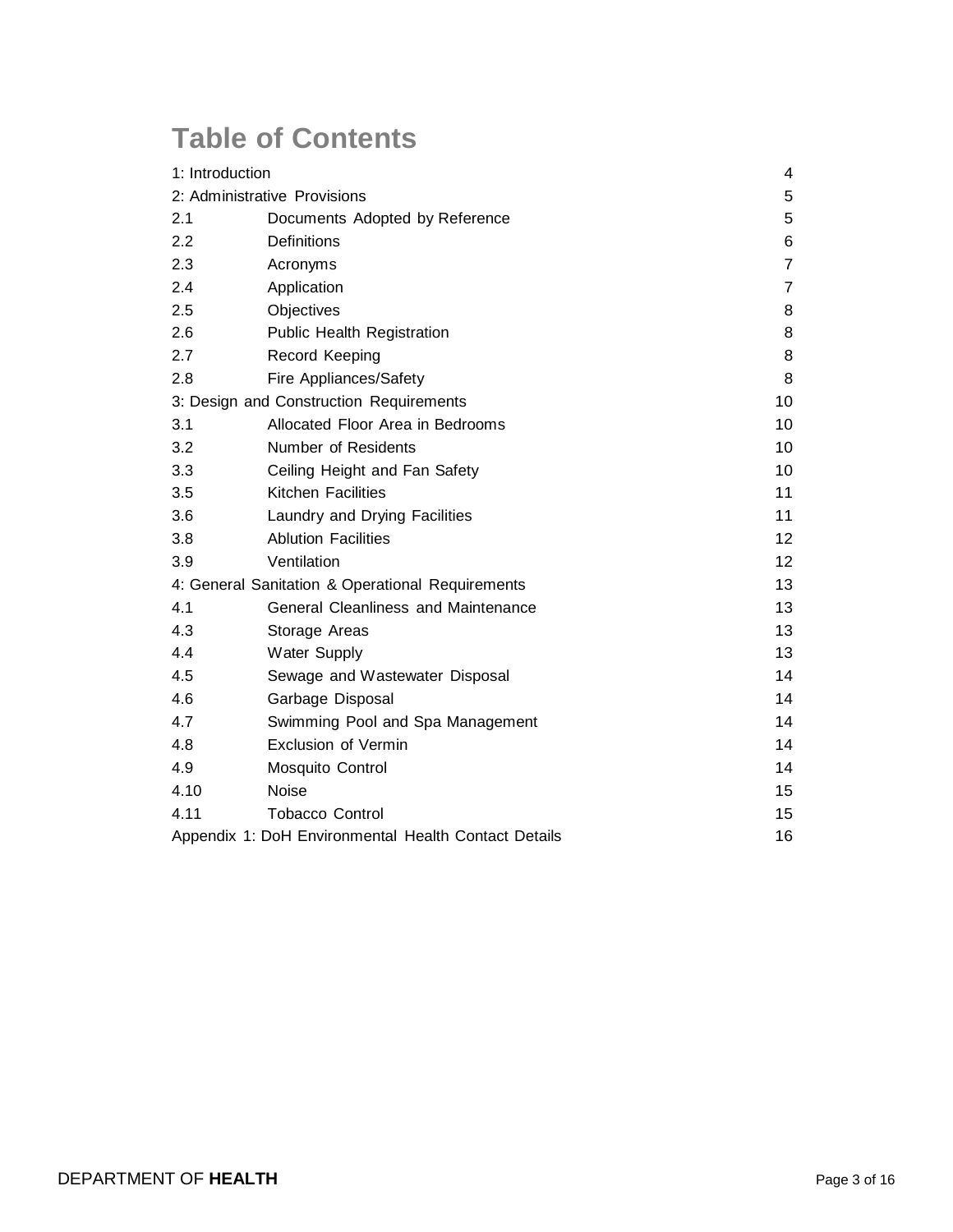# **1: Introduction**

The Public and Environmental Health Guidelines for Group Homes (Guidelines) have been prepared to provide a clear set of updated minimum public health requirements and provide safe and healthy group homes in the Northern Territory.

The general requirements outlined in these Guidelines were prepared on a risk assessment basis, which acknowledges two factors that are important public health determinants in the transmission of infectious disease:

- overcrowding; and
- sharing of facilities (such as kitchen, ablution and laundry facilities).

The provisions of these Guidelines do not remove the need to comply with other laws of the Northern Territory specific to the operation of group homes.

For general enquiries on these Guidelines, please contact the Environmental Health Branch, Department of Health by emailing [envirohealth@nt.gov.au o](mailto:envirohealth@nt.gov.au)r calling the environmental health hotline on1800 095 646.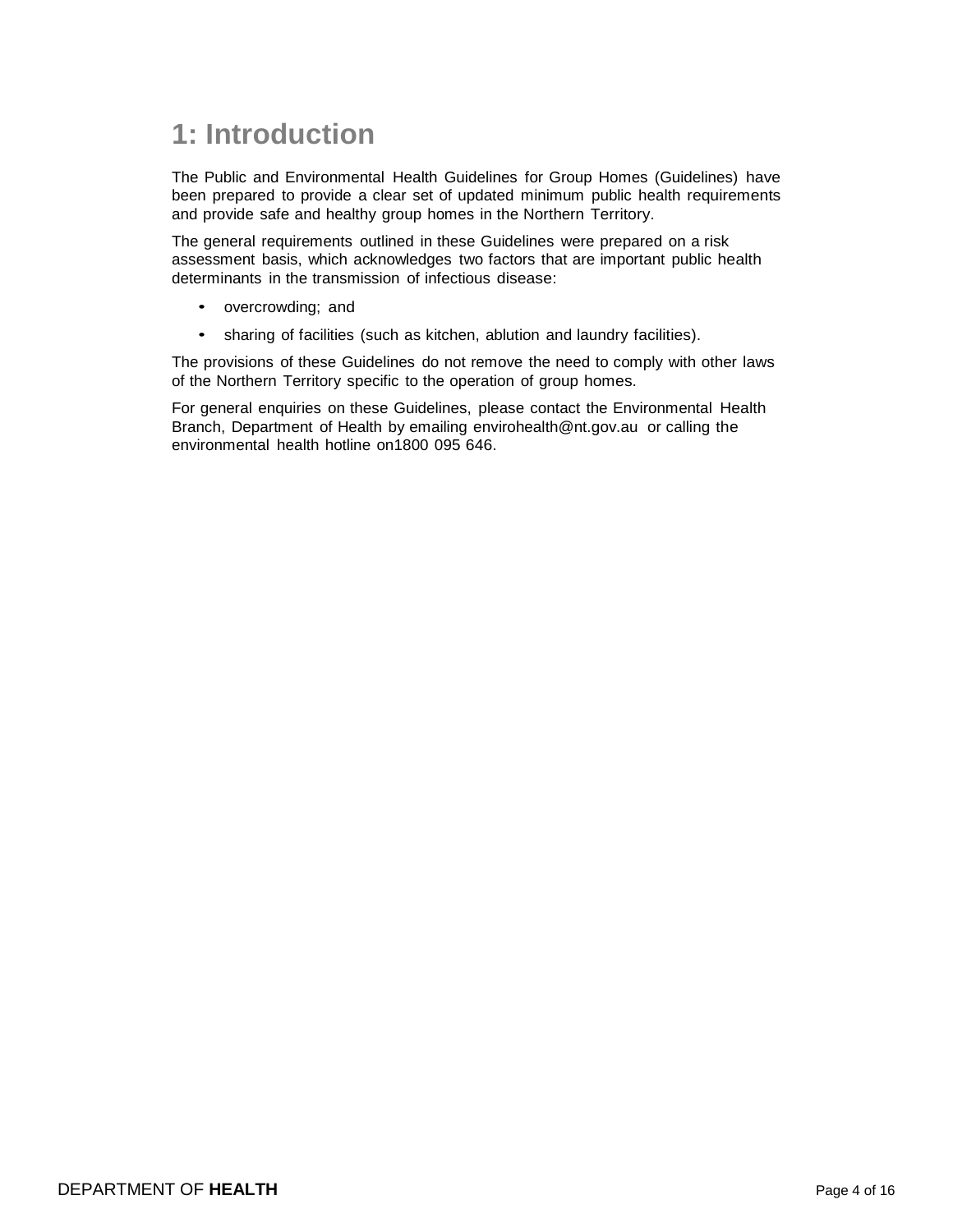# **2: Administrative Provisions**

# **2.1 Documents Adopted by Reference**

- Building Code of Australia
- Australian and New Zealand Standards:
	- o AS 4674:2004 Construction and fitout of food premises;
	- o AS/NZS 4220:2010 Bunk Beds and other elevated beds;
	- o AS/NZS 2195:2010 Folding Cots safety requirements;
	- o AS/NZS 2172:2010 Cots for household use safety requirements;
	- o AS/NZS 1668.2:2002: The use of ventilation and air conditioning in buildings;
	- o AS/NZS 3666.1:2002 Air handling and water systems of buildings - microbial control – design, installation and commissioning;
	- o AS/NZS 4146:2000 Laundry Practice;
	- $\circ$  AS 1680.1:2006 Interior lighting General principles and recommendations; and
	- o AS 1926.1:2007 Swimming pool safety safety barriers for swimming pools.
- Australia and New Zealand Food Standard Code
- National Plumbing and Drainage Code
- National Health and Medical Research Council (NHMRC) Australian Drinking Water Guidelines 2011
- Queensland Development Code: Residential Services Building Standard 2002
- Queensland Local Law Accommodation Draft Code of Practices 1999 and Brisbane City Council's Accommodation Information Kit have been widely sourced in this document.
- NT Code of Practice for On-Site Waste Water Management

**Note:** Northern Territory legislation and supporting documents, the Building Code of Australia and the Australia and New Zealand Standards are widely referenced in these Guidelines. Only their most recent version and amendments are to be used as source documents.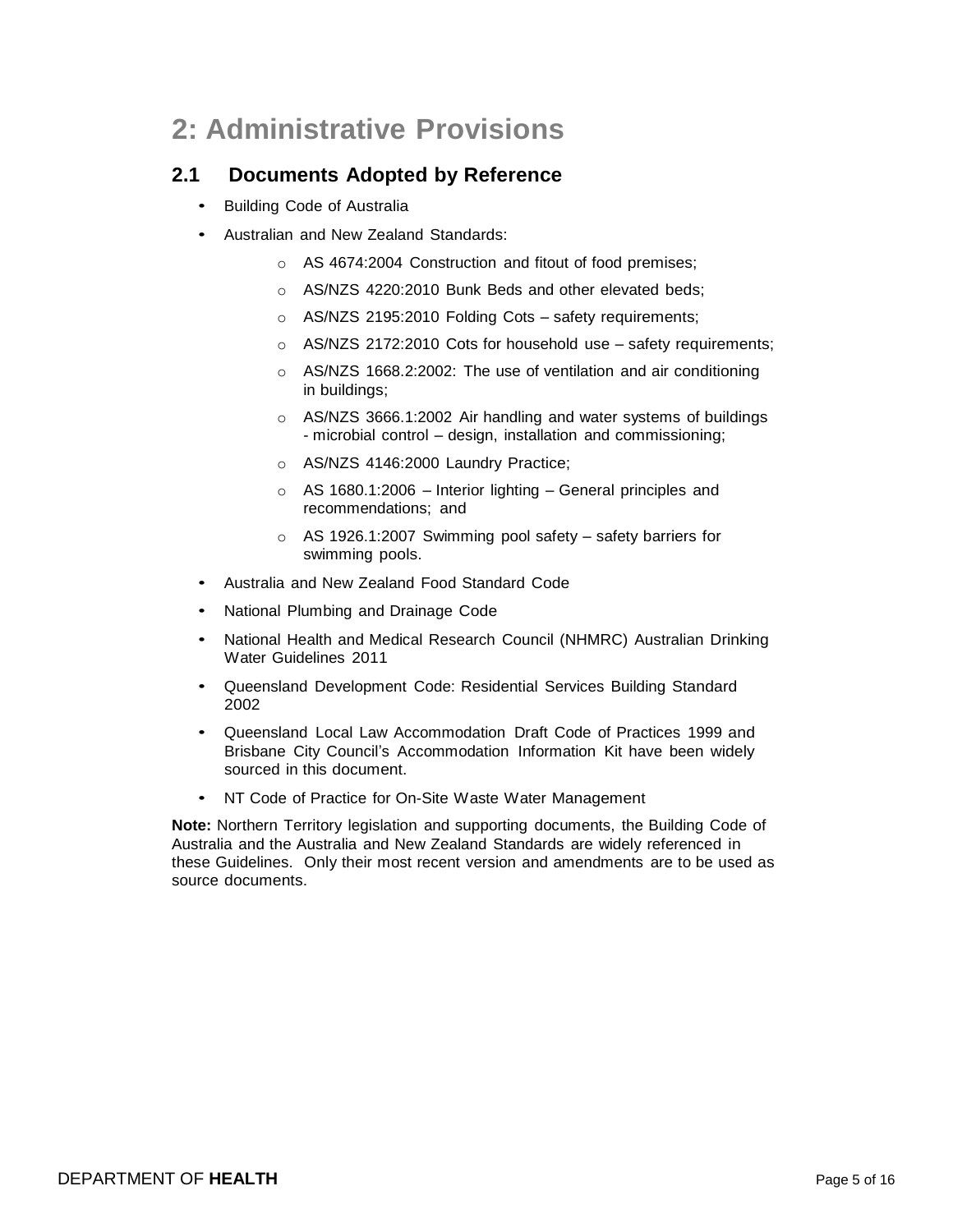# **2.2 Definitions**

**Authorised Officer** means a person appointed by the Chief Health Officer under the Public and Environmental Health Act 2011.

**Bedroom** means a room used for sleeping accommodation, which complies with these Guidelines.

**Building** has the same meaning as in the Northern Territory Building Act and includes a structure and a part of a building or structure.

**Building Area** has the same meaning as in the Northern Territory Building Act.

Building Classification has the same meaning as in the Building Code of Australia and this document relates to Buildings Classed 1(a).

**Building Code** means the Building Code of Australia (BCA).

**Building Certifier** has the same meaning as in the Northern Territory Building Act.

**Building Permit** means a permit to carry out building work issued by a building certifier in accordance with the Northern Territory Building Act.

**Building work** means work for or in connection with the construction, demolition or removal of a building or plumbing or drainage services, whether or not connected to a building.

**Construct** has the same meaning as in the Northern Territory Building Act.

Construct, in relation to a building includes:

- build, re-build, erect or re-erect the building;
- repair the building;
- make alterations to the building;
- enlarge or extend the building; and
- place or relocate the building on land.

**Dwelling** means a building, or part of a building, designed, constructed or adapted as a self-contained residence. This type of building is Class 1(a) within the terms of the BCA.

**Floor area** in relation to a room, means the area of the room measured within the finished surfaces of the walls, and includes the area occupied by any cupboard or other built-in furniture, fixture or fitting. It does not include the floor area of an ensuite but may include the area taken up by a bed.

**Group home** means a dwelling occupied by persons who are not necessarily related and who live together as a single household, with or without paid supervision or care. Management of a group home is assisted by a community organisation, education establishment, or recognised religious or charitable organisation, or a department or institutional establishment of the Crown.

Group homes are not considered commercial visitor accommodation e.g. boarding houses, hotels or supporting accommodation e.g. nursing home.

**Habitable room** has the same meaning as in the BCA and

(a) includes a bedroom, living room, lounge room, music room, television room, kitchen, dining room, sewing room, study, playroom, family room, home theatre and sun room; but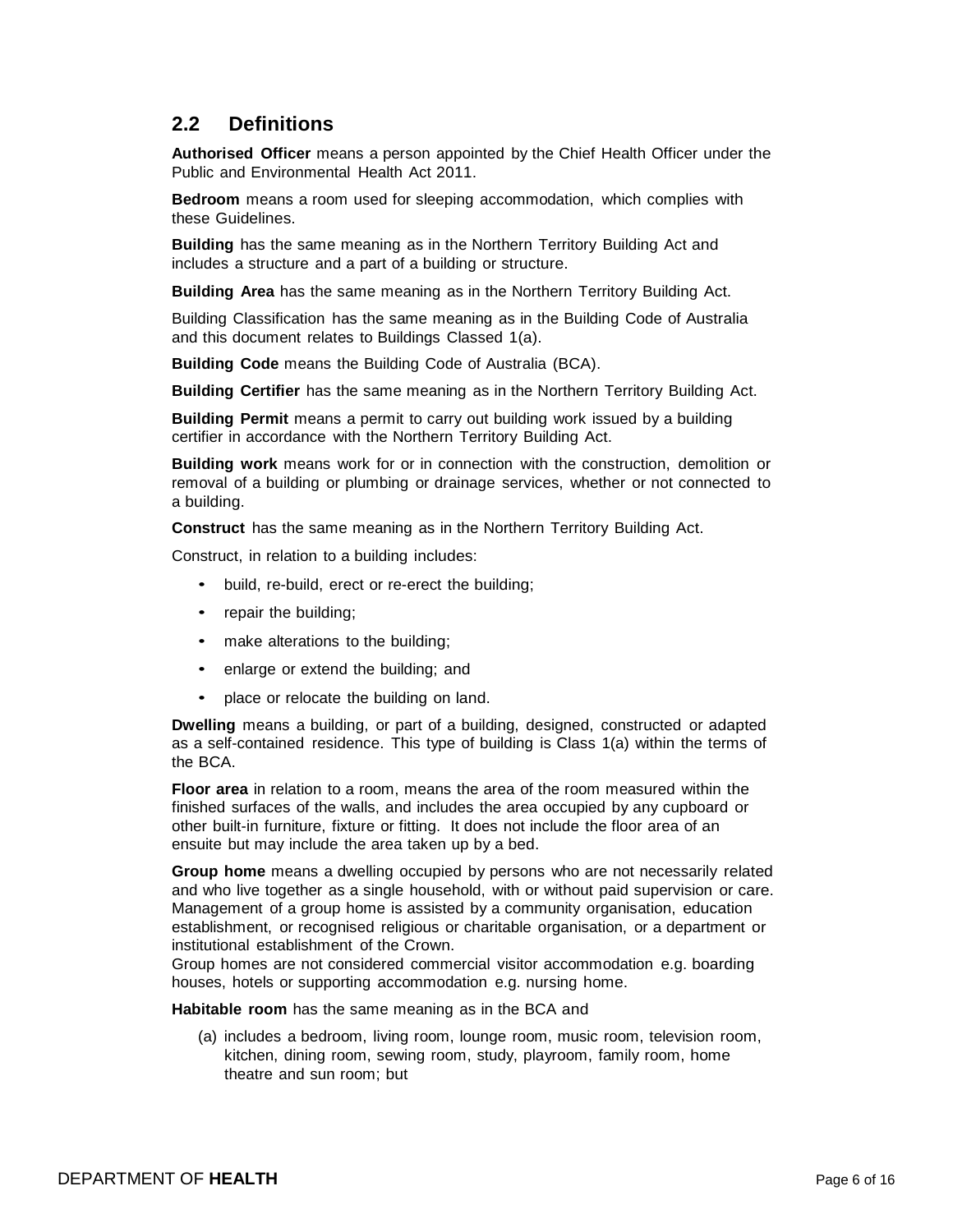(b) excludes a bathroom, laundry, water closet, pantry, walk-in wardrobe, corridor, hallway, lobby, photographic darkroom, clothes-drying room, and other spaces of a specialised nature occupied neither frequently nor for extended periods.

**Non-habitable building or structure** has the same meaning as in the BCA and is a private garage, carport, shed, or the like. Such buildings are Class 10(a) and cannot be used for either private or commercial accommodation.

**Occupancy permit** means a permit to occupy issued by a registered Building Certifier in accordance with the Northern Territory Building Act.

#### **Premises includes:**

- tract of land whether built on, vacant, or not;
- a house or building or part of a house or building with the grounds, etc., belonging to it;
- a structure or part of a structure whether temporary or permanent;
- a pontoon; and
- vehicles.

**Proprietor** means a person who is the owner of the group home, or the person operating the group home on behalf of the owner, or if that person cannot be identified, the person in charge of the group home.

**Register** means a record of occupancy for the group home. It can be in hard copy form or in electronic form.

**Supervisor** means any person who is responsible for the day-to-day operations of a group home. This may include houseparents.

### **2.3 Acronyms**

To assist in using these Guidelines, please refer to the acronym quick guide below:

| AS/NZS       | Australian Standard/New Zealand Standard     |
|--------------|----------------------------------------------|
| <b>BCA</b>   | <b>Building Code of Australia</b>            |
| <b>CHO</b>   | Chief Health Officer                         |
| <b>DoH</b>   | Department of Health                         |
| <b>NHMRC</b> | National Health and Medical Research Council |
| NT           | Northern Territory                           |
|              |                                              |

### **2.4 Application**

Unlike traditional family homes, some group homes may accommodate larger numbers of people on a regular basis. This may increase the potential transmission and impact of communicable disease in group homes. It also may adversely impact on the existing infrastructure of the premises to the detriment of the residents, surrounding properties or environment.

These Guidelines have been prepared to ensure that group homes are designed, constructed, operated and maintained to consistently high public and environmental health standards, in order to by minimise the potential occurrence of disease, injury and other health-related complaints potentially associated with this type of accommodation.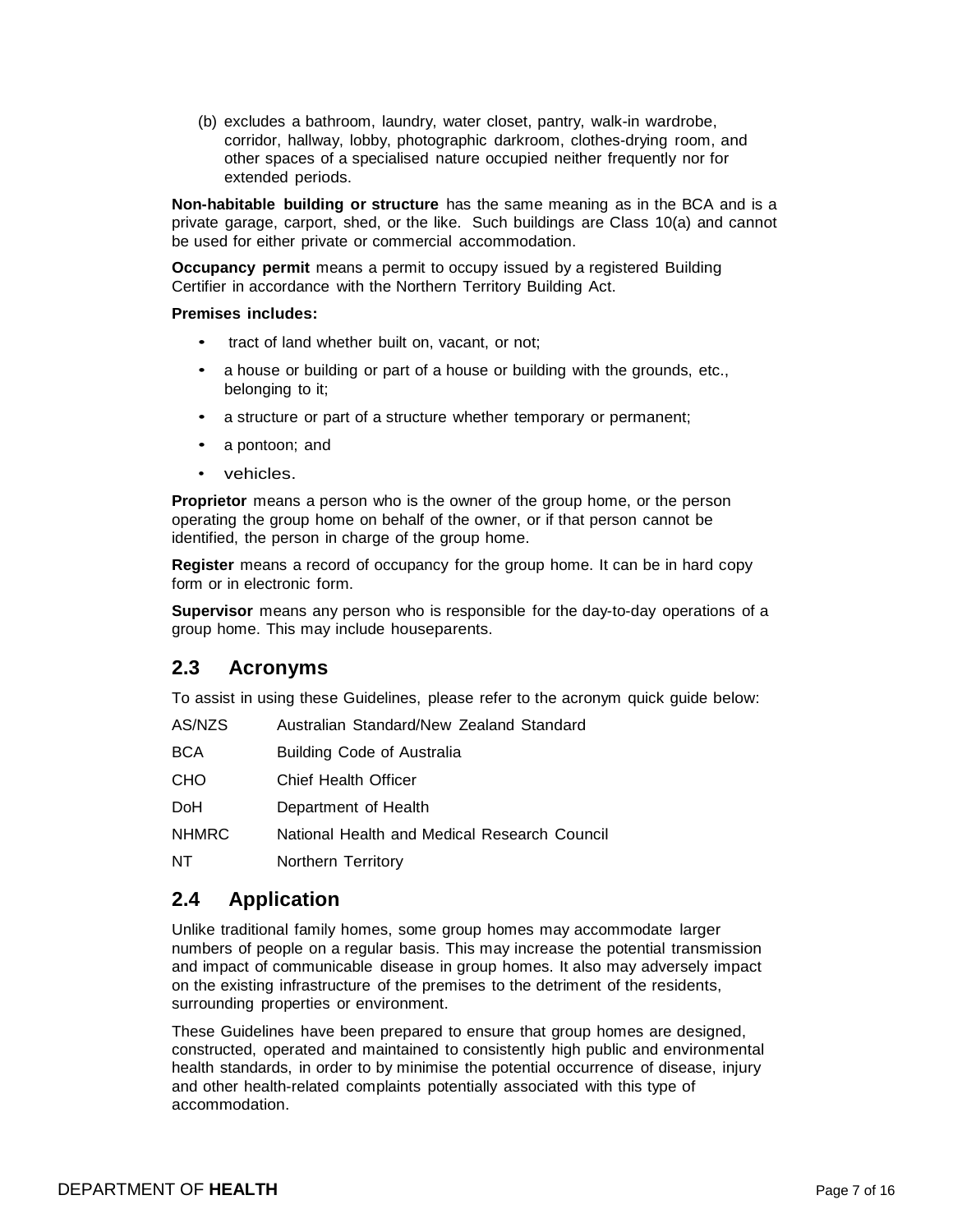These Guidelines are primarily aimed at designers, builders, owners and operators of group homes together with authorised officers and other agencies.

### **2.5 Objectives**

The objectives of these Guidelines are to:

- meet community expectations of appropriate minimum health standards in group homes;
- provide guidance to prevent overcrowding;
- ensure design criteria are met which provides an acceptable standard of sanitation, amenity and safety for residents;
- prevent the spread of communicable diseases; and
- consider the public health impact of group homes on surrounding properties and the environment.

# **2.6 Public Health Registration**

Group homes are not subject to registration under the Public and Environmental Health Act or Food Act, but must be operated so as to not cause a public health nuisance in accordance with the Public and Environmental Health Act 2011.

# **2.7 Record Keeping**

It is the responsibility of the proprietor of a group home to keep specified documents on site.

Where applicable, the following must be made available for view during an inspection by an authorised officer:

- an up to date register (electronic or hard copy) of all group home residents, if not in breach of any privacy or security requirement(s);
- copies of pest control reports and/or cleaning schedules where they are in use;
- swimming and spa pool monitoring results, and management plans where appropriate;
- details of any on-site wastewater system or wastewater treatment plant including any maintenance plan and inspection schedule; and
- records of water quality analysis.

# **2.8 Fire Appliances/Safety**

NT Fire and Rescue Service (NTFRS) administer and monitor compliance with the Fire and Emergency Act and Regulations, the fire safety provisions of the Building Code of Australia and Australian Standards.

NTFRS have specific fire safety requirements for group homes which are designed to save lives and must be complied with at all times.

You will need to ensure that the requirements of NTFRS have been met, namely that you have:

• an evacuation plan (in accordance with Fire and Emergency Regulation 11 and Australian Standard 3745);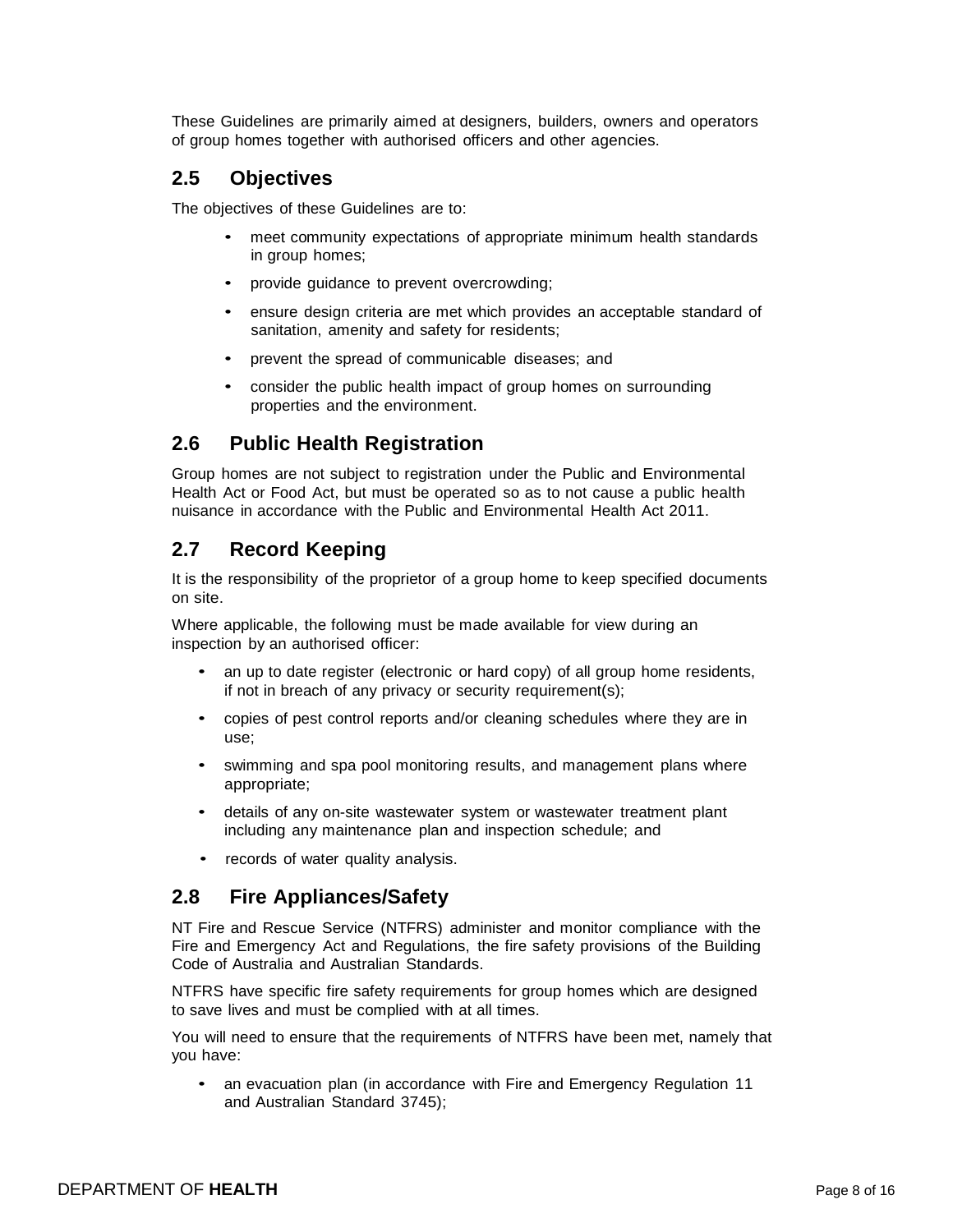- photo electric smoke alarms (NTFRS strongly recommend the interconnecting of alarms)
- emergency lighting facility as per BCA Volume 2; Lighting to assist evacuation 3.7.2.5;
- fire extinguishers (3A40BE DCP) installed in the kitchen and near emergency exits;
- bed, luggage, fixtures and fittings located to provide clear egress from rooms and buildings at all times; and
- emergency exits kept free of obstruction at all times.

NTFRS strongly recommend the installation of suitable Public Safety Hardware Locks to exit doors, ensuring they may be opened from the inside of the premises at all times.

**Note**: Works conducted on premises will require certification from a Building Certifier.

For further information on any aspect of fire safety in group homes, please contact NTFRS Community Safety.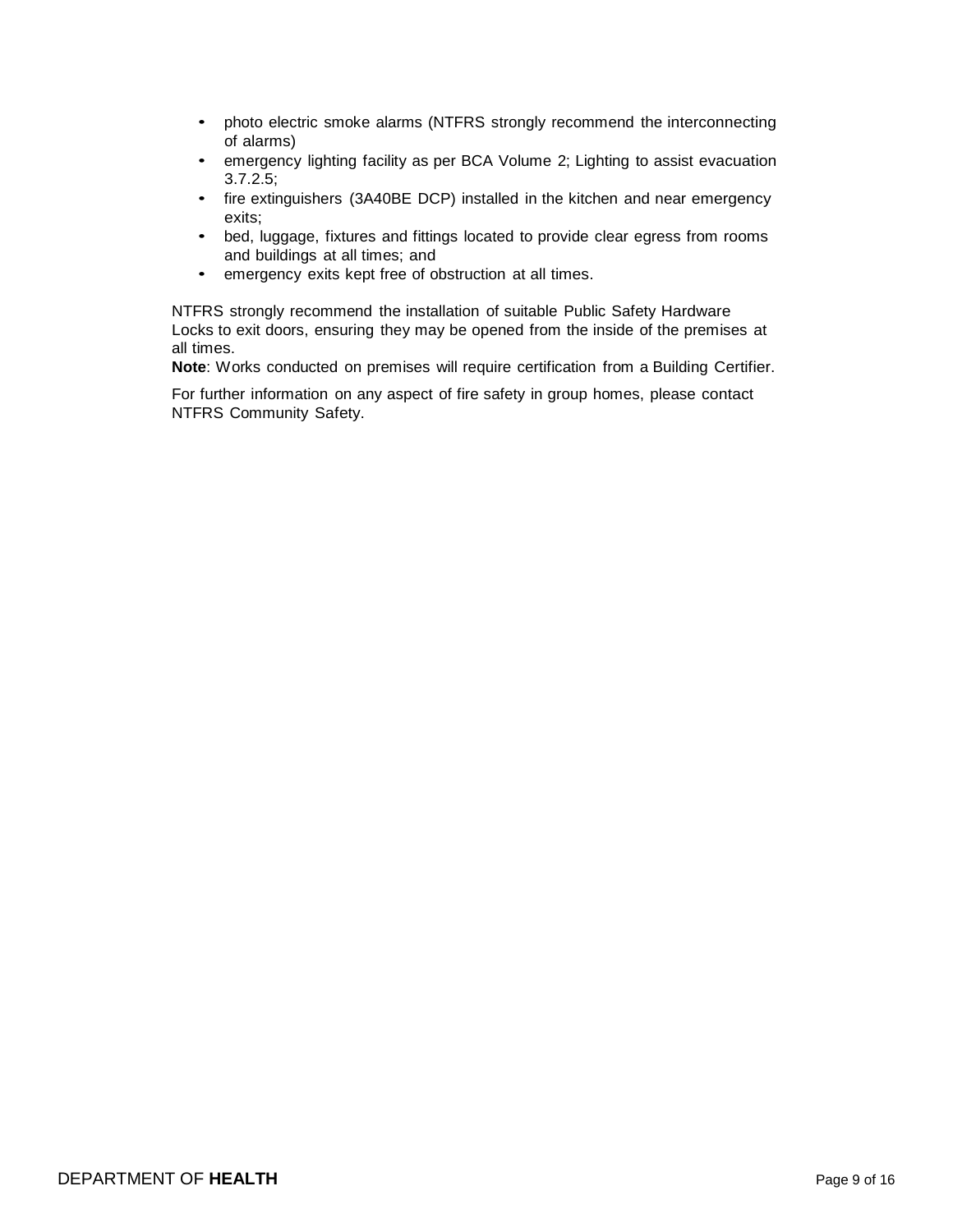# **3: Design and Construction Requirements**

# **3.1 Allocated Floor Area in Bedrooms**

The table below details the required minimum floor area in bedrooms. The floor area includes the area occupied by any cupboard or other built-in furniture, fixture or fitting but does not include any area occupied by a bathroom or toilet in, or attached to, the bedroom.

| <b>Minimum Room Size Requirements</b> |                                              |  |  |  |
|---------------------------------------|----------------------------------------------|--|--|--|
| <b>People Permitted</b>               | Minimum Room Size (m <sup>2</sup> )          |  |  |  |
| $1 - 2$                               | 7.5                                          |  |  |  |
| 3                                     | 12                                           |  |  |  |
| 4                                     | 16                                           |  |  |  |
| 5                                     | 20                                           |  |  |  |
| 6                                     | 24                                           |  |  |  |
| $\overline{7}$                        | 28                                           |  |  |  |
| 8 or more                             | 32                                           |  |  |  |
|                                       | (add 4m <sup>2</sup> for every extra person) |  |  |  |
| 1 child $<$ 3yrs old                  | Do not count                                 |  |  |  |
| 2 children< 3 yrs old                 | $= 1$ person                                 |  |  |  |

**Note:** Any proposed variation to the above minimum floor area requirements must be approved by DoH.

# **3.2 Number of Residents**

The number of residents in a group home shall be calculated by the amount of beds available (including those used by supervisors and their family members) within the home at any one time.

**Note:** Development Consent Approval is required for group homes which accommodate more than 12 residents in the group home (including supervisors and children under the age of three).

# **3.3 Ceiling Height and Fan Safety**

All bunk beds and other elevated beds must comply with the Australian/ New Zealand Standard AS/NZ 4220:2010 Bunk Beds and Other Elevated Beds.

In order to meet this Standard a safe distance is to be provided between floor and ceiling fans as well as any ceiling fan and bunk bed. The upper bunk must be at least 2m from any ceiling fan at its closest point. Ceiling fans pose a potential safety risk and correct positioning is extremely important. Where there is insufficient space from any bed to the ceiling, fans should be wall mounted and encased by a safety cage.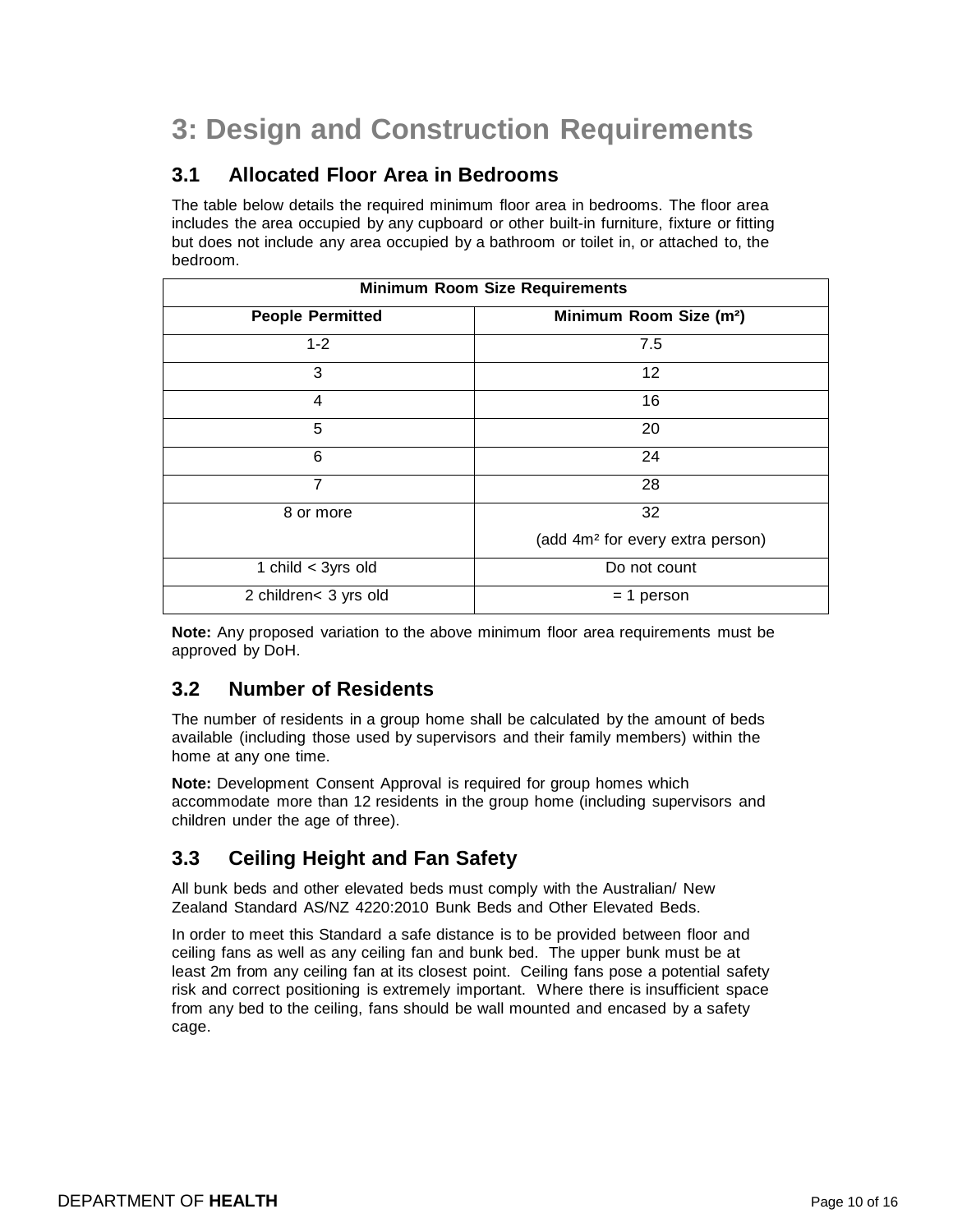### 3.4 Beds

You will need to have:

- a minimum bed size of 800mm x 1900mm;
- bunks fitted with safety rails and complying with AS/NZS 4220: 2010, Bunk Beds and other elevated beds;
- where cots are supplied they must comply with AS/NZS 2195: 1999: Folding Cots; or AS/NZS 2172:2010, Cots for household use – safety requirements; and
- all beds, bunks, cots including their frames and mattresses must be kept clean and free from any insect pests. They must be easy to clean, designed and positioned in such a manner that will enable cleaning around and under them.

**Note:** Any proposed variation to the above bed requirements must be approved by DoH.

# **3.5 Kitchen Facilities**

Kitchen storage and preparation areas are required to be structurally sound and able to be maintained in a clean and hygienic condition. It is important to provide an environment that is hygienic for the preparation, cooking and serving of food.

The kitchen will need to be equipped with:

- walls, floors, ceilings, cupboards and benches that are in good condition, with no chips, or cracks. Painted or rendered block walls, painted plasterboard, laminate, linoleum or painted wooden surfaces are appropriate so long as they can be adequately cleaned;
- a potable water supply;
- a double bowl sink or dishwashing machine;
- sufficient crockery, cutlery, and cooking utensils to meet the needs of the residents;
- adequate refrigeration to ensure that all perishable food can be stored below  $5^{\degree}$ C; and
- adequate dry storage to ensure that all dry goods can be stored away from vermin.

# **3.6 Laundry and Drying Facilities**

Adequate and conveniently located washing and drying facilities should be provided.

You will need to have:

- a clean and adequately equipped laundry area constructed in accordance with the BCA;
- a minimum of one washing machine and a washtub;
- an external washing line or a minimum of one dryer; and
- an adequate supply of hot and cold water under pressure.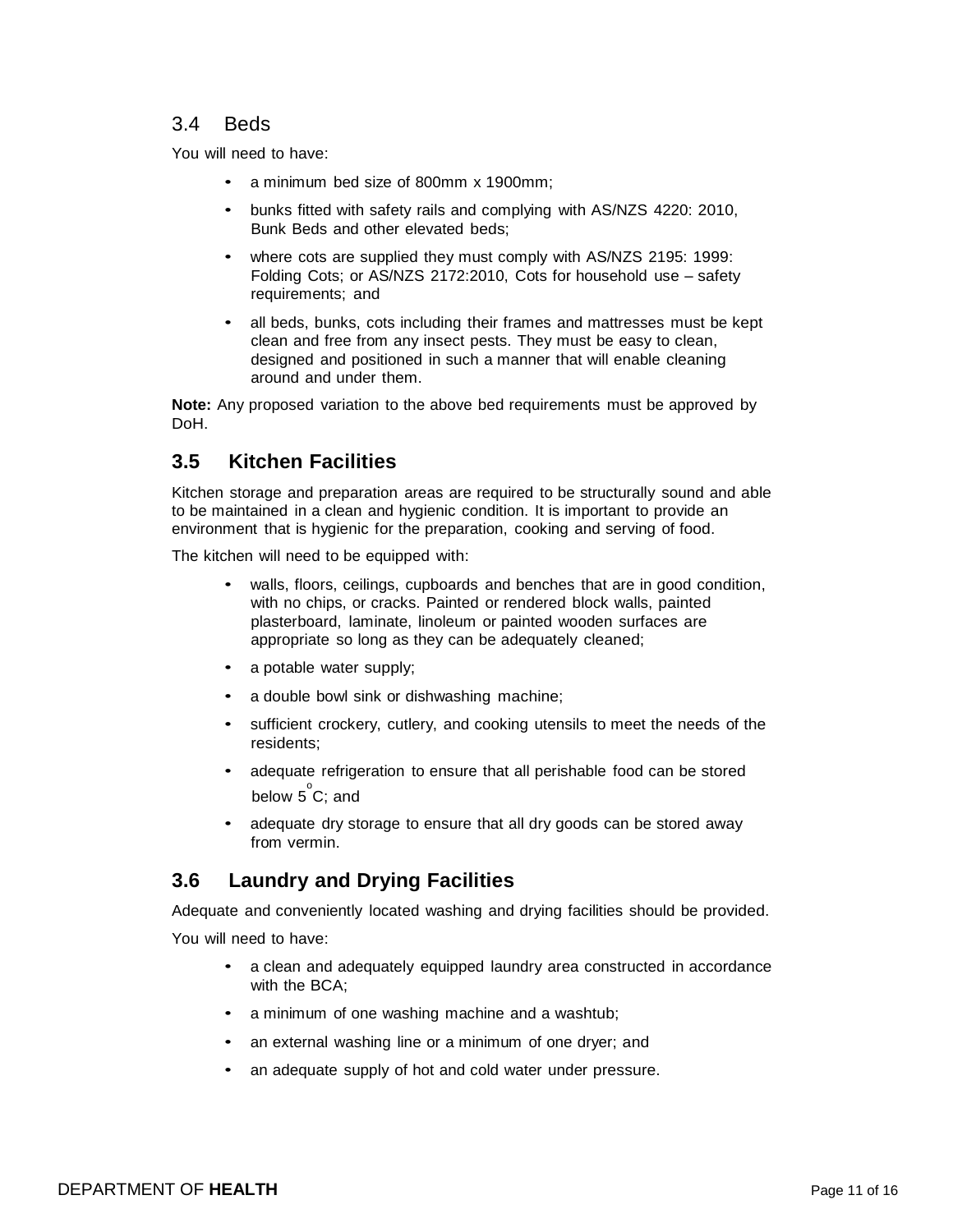# **3.7 Lighting**

Adequate lighting is to be provided. It must be positioned so as not create a nuisance to residents or neighbours. You will need to:

- comply with the BCA Part F4 and AS 1680.1-2006: Interior and workplace lighting - General principles and recommendations; and
- provide lighting in the hours of darkness for paths of travel to ablution, laundry and other facilities used by residents where appropriate.

### **3.8 Ablution Facilities**

A minimum standard of ablution facilities must be provided for both sexes depending on the number of residents. Residents must have either an ensuite or access to shared facilities which include toilets, hand wash basins and baths or showers.

Ablution facilities will be provided in accordance with the BCA Part F2 Sanitary and Other Facilities.

| <b>No. of Residents</b> | <b>Toilets</b> | <b>Showers</b> | <b>Handwash Basins</b> |
|-------------------------|----------------|----------------|------------------------|
| 1 - 7                   |                |                |                        |
| $8 - 12$                |                |                |                        |

#### **Minimum Requirements for Ablution Facilities**

\* A ratio of 1 additional toilet, shower and handwash basin for every 4 additional residents or part thereof is required.

# **3.9 Ventilation**

Sufficient ventilation is to be provided for residents. You will need to have either:

- natural ventilation complying with BCA Part F4; or
- comply with AS1668.2-2002: The use of ventilation and air conditioning in buildings and AS/NZS 3666.1:2002 Air handling and water systems of buildings - microbial control – design, instillation and commissioning and BCA Part F4.

In addition, you must:

- regularly service air conditioning units (and heating units); and
- locate air conditioning units and heating units in such a position not to cause a noise nuisance to adjoining properties.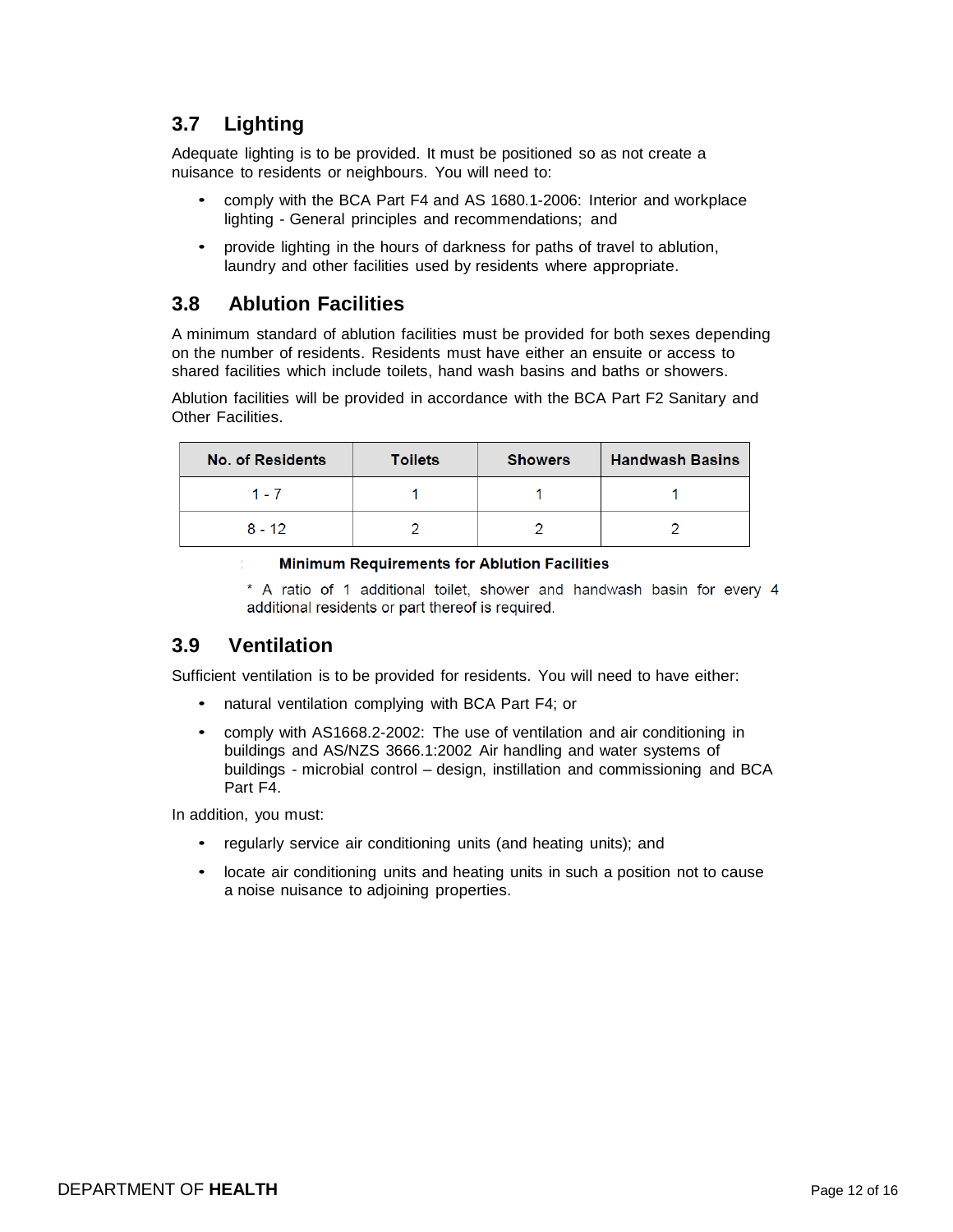# **4: General Sanitation & Operational Requirements**

# **4.1 General Cleanliness and Maintenance**

All Group Homes must be maintained in good repair, and in compliance with the structural requirements of these Guidelines. All parts of the premises must be maintained in a clean and sanitary condition, free of litter and vermin, so as to prevent the transmission of infectious and communicable disease.

**Note:** Where DoH has approved a cleaning schedule for the premises, satisfactory compliance with the terms of the schedule will be considered as complying with the requirements of the Public and Environmental Health Act.

# **4.2 Linen**

Clean linen and bedding is to be provided for residents.

You should have:

- all beds made up with a clean pillowcase, bottom and a top sheet (whether supplied by the resident or the operator) and a clean mattress protector;
- sheets and pillowcases where supplied, washed at least weekly and on each change of occupancy;
- plastic impermeable mattress covers wiped over with a sanitiser when sheets are changed;
- bedding and linen such as towels where provided are to be frequently, laundered i.e. minimum weekly and more often if subject to frequent soiling
- accessible warm bedding, as appropriate, for the climate.

# **4.3 Storage Areas**

You should ensure that:

- maintenance equipment is stored in a secure area;
- chemicals are stored in a secure area that is protected from the elements, well ventilated and located away from food preparation or food storage areas;
- there is adequate storage for guest's linen, blankets, pillows and towels; and
- there is secure and adequate storage provided for guest's personal possessions which does not interfere with cleaning tasks.

**Note**: It is important to recognise that any items stored within stairwells, on landings, adjacent to fire stair doors and in the area to which the stair leads have the potential to endanger life.

# **4.4 Water Supply**

Water supplied for drinking and cooking purposes must comply with the National Health and Medical Research Council (NHMRC) 'Australian Drinking Water Guidelines'. Premises using a private water supply e.g. bore water, rainwater etc. will be required to demonstrate that they have a potable water supply.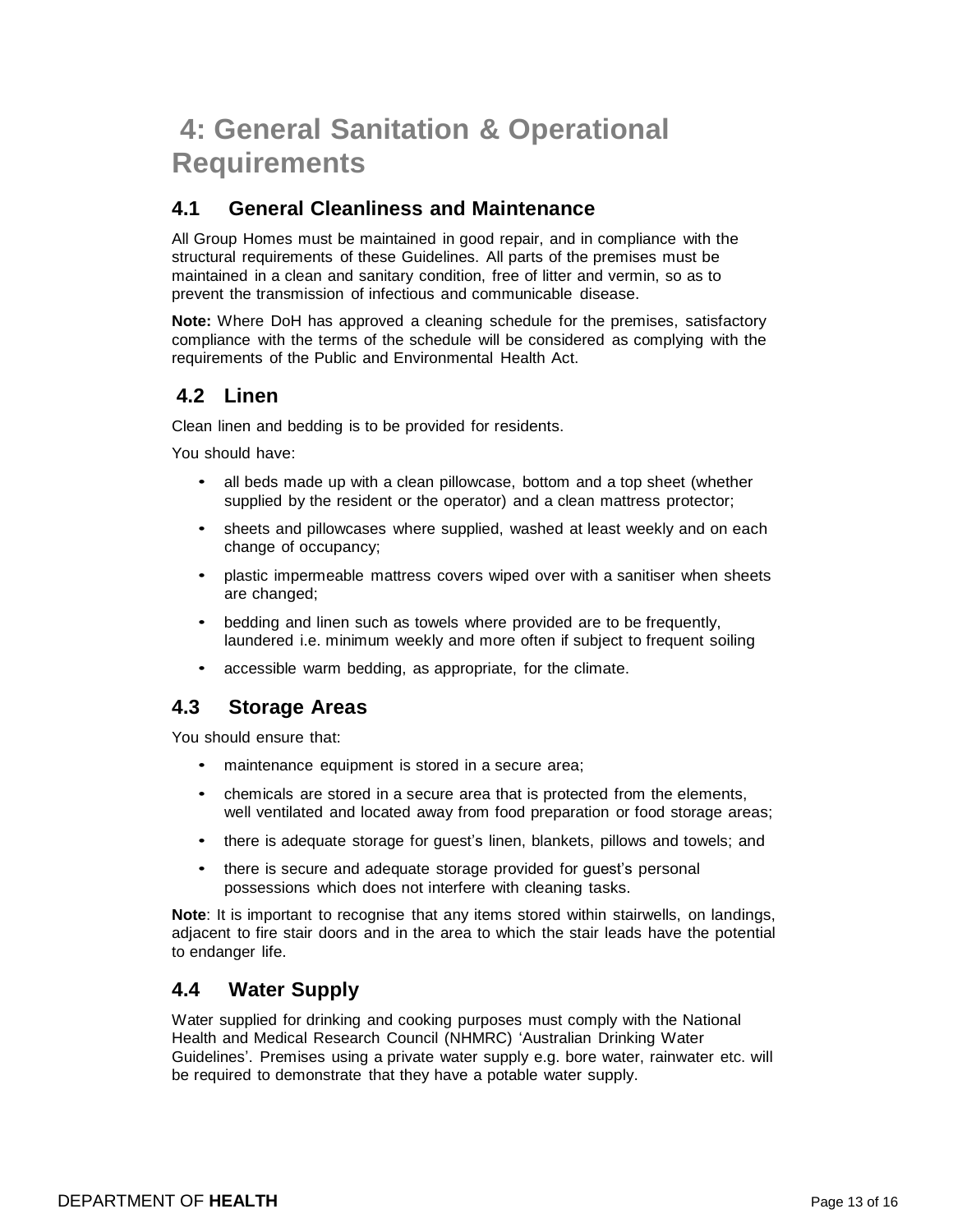A continuous supply of hot and cold water delivered under pressure must be supplied to the kitchen, laundry and ablution facilities.

# **4.5 Sewage and Wastewater Disposal**

Sewage and wastewater will be discharged to the sewer or to an on-site wastewater system.

You will need to have:

- a connection to mains sewerage; or
- an on-site wastewater system that complies with public and environmental health legislation.

### **4.6 Garbage Disposal**

Waste should be collected regularly and not accumulate on-site.

You will need to have:

- a waste collection system operated by the relevant authority or a contractor;
- garbage collection receptacles and recycling areas maintained in a sanitary condition; and
- suitable facilities for washing and disinfecting garbage storage containers.

**Note:** No on-site disposal is permitted unless authorised by the CHO.

### **4.7 Swimming Pool and Spa Management**

All pools in premises must be maintained in a sanitary condition at all times.

You will need to comply with:

- the Northern Territory Public Health Guidelines for Aquatic Facilities; and
- AS1926.1- 2007 Swimming pool safety Safety barriers for swimming pools and amendments.

### **4.8 Exclusion of Vermin**

Premises need to be kept free of vermin, and should be inspected by a licensed pest control operator at 12 monthly intervals or as directed by an authorised officer. Records of pest control inspections and treatments should be kept on site for inspection by an authorised officer.

# **4.9 Mosquito Control**

It is a requirement that certain parts of premises be kept free of mosquitoes. You will need to:

- ensure that all indoor areas including bedrooms, internal bathrooms, internal communal areas and kitchens are maintained so as to prevent ingress of insects including flies and mosquitoes;
- ensure that no ornamental or man made feature is allowed to become a breeding site for mosquitoes on the premises; and
- comply with Part 4 Mosquito Control of the Public and Environmental Health Regulations.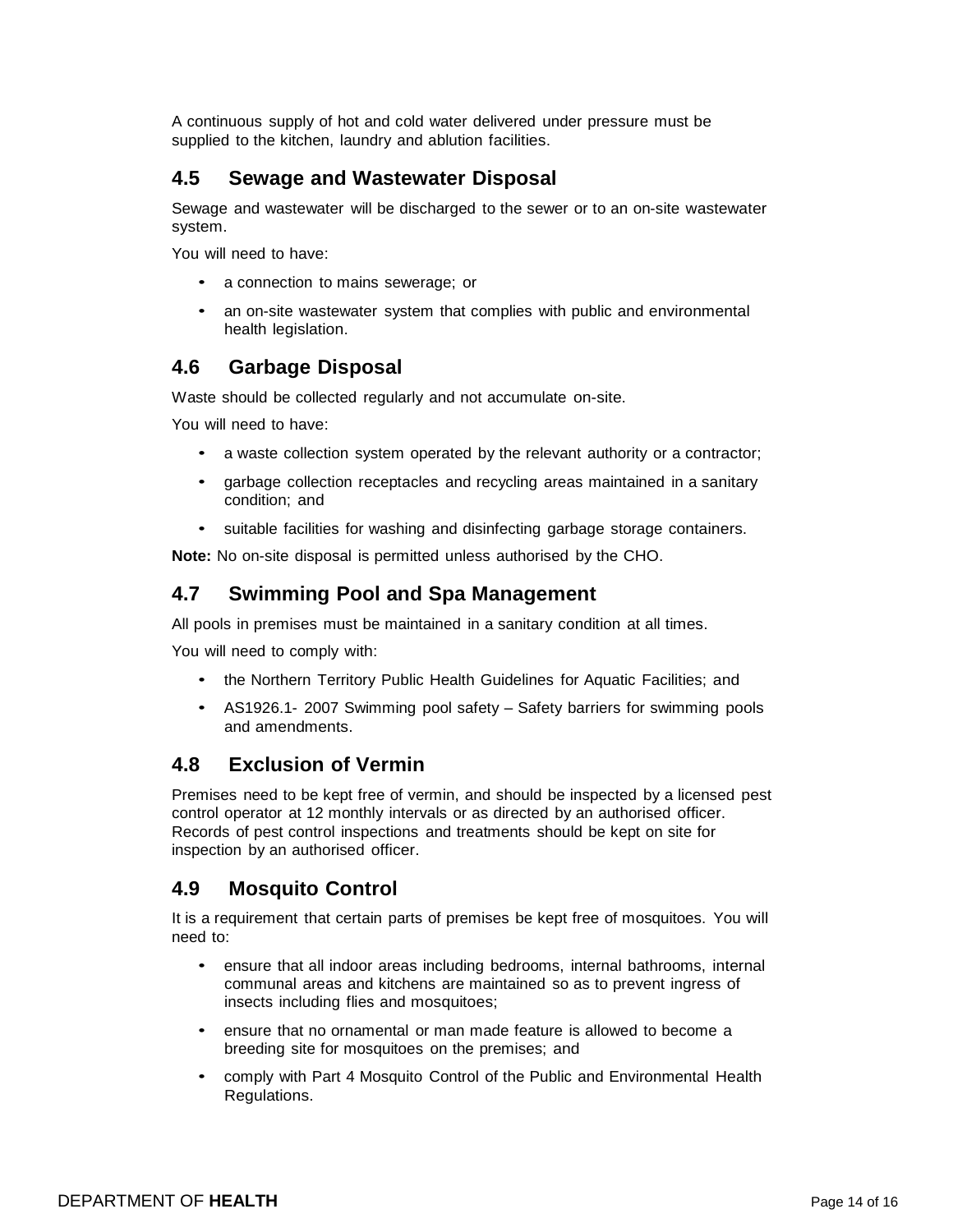**Note:** The prevalence of mosquitoes in the NT is due to many factors such as climatic conditions and the time of day/year. The intention of this section is to ensure that guests have minimal exposure to mosquito borne disease. This can be achieved by providing mosquito proofing to key areas of the premises that have a high usage by patrons. Premises design should also incorporate features that offer minimal opportunities for mosquito breeding. Habitable rooms and bathrooms can be both enclosed and provided with mechanical ventilation or be provided with insect screening.

# **4.10 Noise**

You should ensure that excessive noise does not arise from activities carried out at the group home. Any complaints regarding noise will be forwarded to the appropriate Northern Territory Government Agency for action.

# **4.11 Tobacco Control**

You will need to comply with the Tobacco Control Act and Regulations.

Further information on Northern Territory's Tobacco legislation can be found at: <http://www.health.nt.gov.au/>